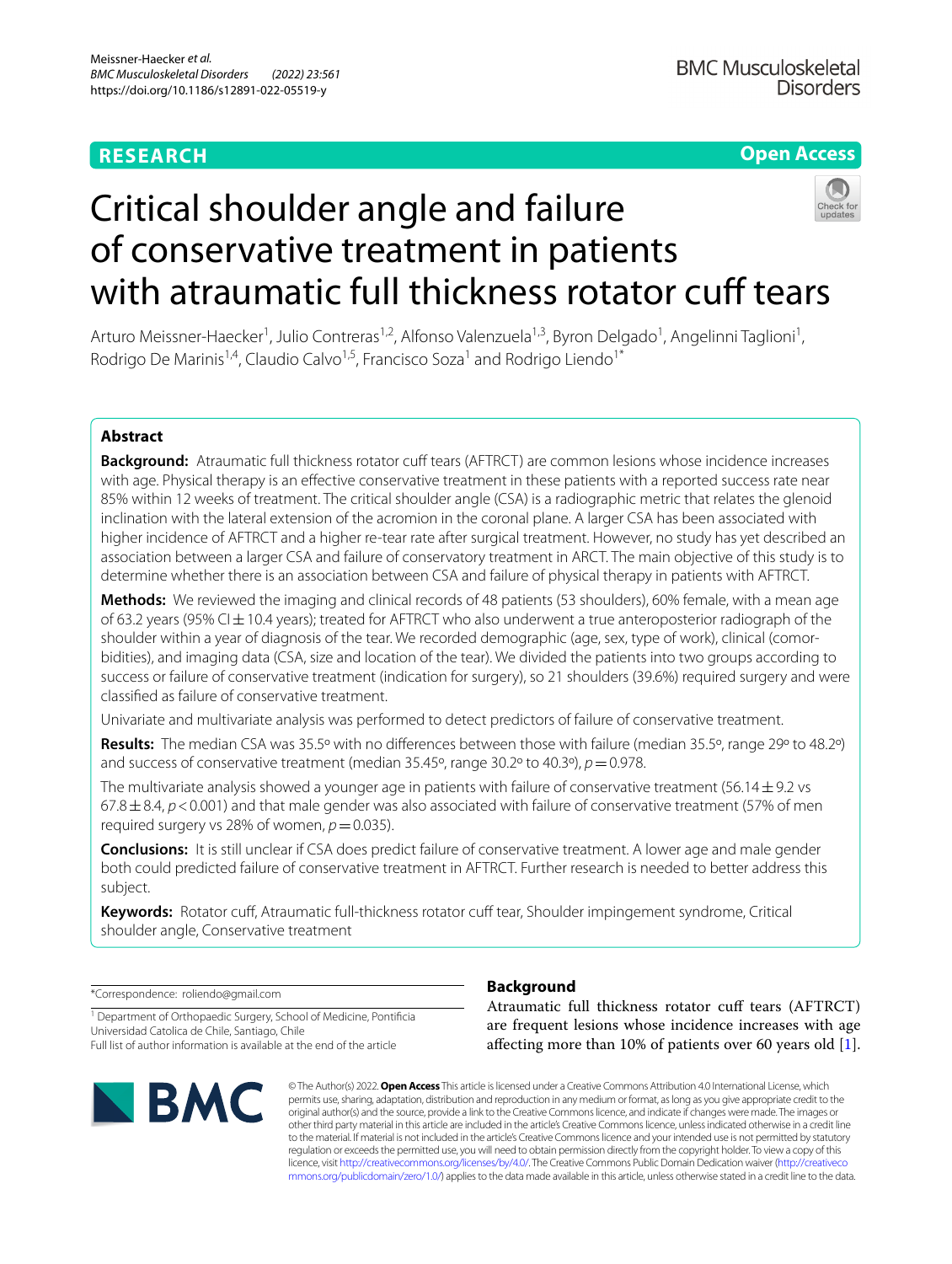Nevertheless, there is no consensus regarding the best treatment choice for these patients, and there are some debates about absolute indications of surgery [[2\]](#page-5-1).

Previous literature has shown that physical therapy is an efective conservative treatment in this group of patients [[3](#page-5-2), [4](#page-5-3)] with a success rate near 85% within 12 weeks of treatment (failure defned as patients choosing surgical treatment), with several factors afecting outcomes [\[5](#page-5-4)]. In an efort to identify predictors of failure in the conservative treatment of AFTRCT, Dunn et al. [[6\]](#page-5-5). in a Neer award study showed that the main predictors were activity level, smoking status, and low patient expectations about physical therapy, while structural factors like tear size or retraction were not.

AFTRCT are a multifactorial pathology, and the infuence of acromial geometry was described by Neer [\[7](#page-5-6)] in terms of subacromial impingement. Nyfeler [[8\]](#page-5-7)described an association between AFTRCT and a large lateral acromial extension, postulating that a more vertical deltoid force pulling the humeral head upward requires a larger supraspinatus counterforce to stabilize the center of rotation during abduction  $[9]$  $[9]$ . This concept was revisited by Moor et al. [\[10](#page-5-9)] who combined the lateral extension of the acromion and the upward inclination of the glenoid in a single measurement named the critical shoulder angle (CSA).

The CSA is a simple and reproducible radiographic measure made between a line connecting the superior and inferior margins of the glenoid, and another line connecting the inferior margin of the glenoid with the inferolateral aspect of the acromion (Fig. [1\)](#page-1-0) in a true anteroposterior (AP) view of the shoulder.

Gerber et al. [\[11\]](#page-5-10) and Viehöfer et al. [\[12\]](#page-5-11) demonstrated that a greater CSA increased shear forces at the glenohumeral joint, ant suggested that this could produce a mechanical overload of the supraspinatus tendon in order to stabilize the glenohumeral joint during arm elevation.

In clinical context, some studies have shown an association between CSA and incidence of AFTRCT [[13](#page-5-12)[–17](#page-5-13)], and others have found an association of a large CSA and a higher risk of tendon retear [[18–](#page-5-14)[20\]](#page-5-15).

With this previous work as backround, it might raise the question wether a larger CSA could impact clinical outcomes in the treatment of AFTRCT, more specifcally, if it could predict success or failure of conservative treatment.

However, to the best of our knowledge, no study has yet described an association between a larger CSA and failure of conservatory treatment in AFTRCT.

Therefore, the main objective of this study is to determine whether there is an association between CSA and failure of physical therapy in patients with AFTRCT.

<span id="page-1-0"></span>**Fig. 1** Measure of the Critical Shoulder Angle in a true anteroposterior (AP) view of the shoulder, between a line connecting the superior and inferior margins of the glenoid and another line connecting the inferior margin of the glenoid with the inferolateral aspect of the acromion

## **Methods**

## **Patient selection and study design**

Our study was performed following the STROBE statement for cohort studies and the Declaration of Helsinki. Our ethical committee approved the patient registry. This was an observational, retrospective, consecutive, monocentric, continuous multi-operator study. We reviewed data from 356 adult patients consecutively treated for an isolated full thickness posterosuperior tear diagnosed by magnetic resonance (MR) or ultrasound (US) who also underwent a true anteroposterior (AP) radiograph of the shoulder less than a year since diagnosis in a tertiary care university hospital and its primary care network from 2017 to 2018.

The patients underwent more than one image study during the review period, and only their frst was used for the evaluation. The definition of AFTRCT included tears of the supraspinatus tendon extending or not to the infraspinatus tendon. Medical records were analyzed for presence of shoulder symptoms, history of trauma, comorbidities, tobacco use, physical therapy achieved, and indication of surgery within one year of the diagnostic image (defnition of failure of physical therapy in patients with AFTRCT).

We excluded patients with asymptomatic tears, clear indication for surgery (eg traumatic tears), prior

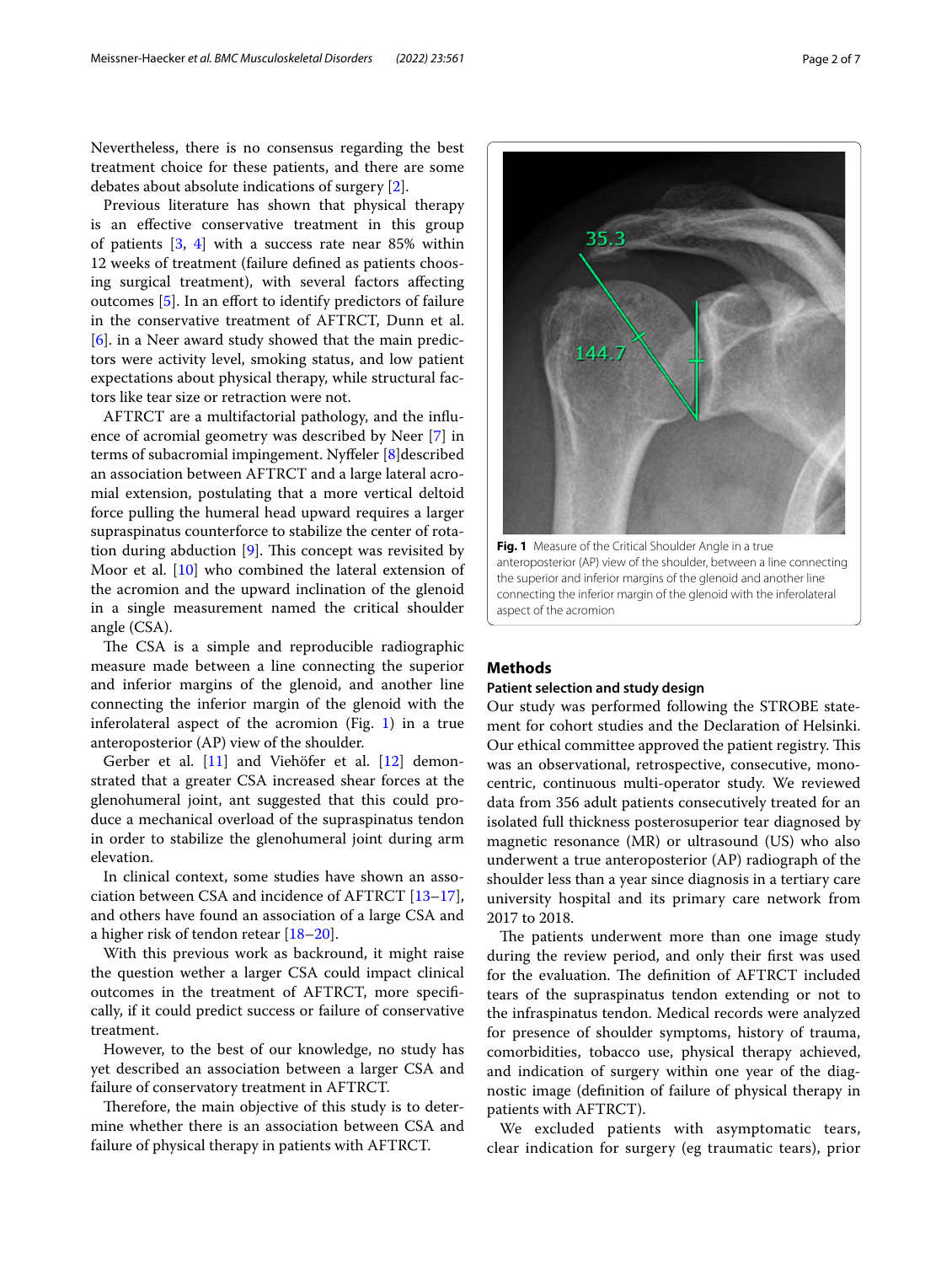shoulder surgery, other causes of shoulder pain like infection, degenerative osteoarthritis, capsulitis, instability, and calcifc tendonitis, and tumors. We also excluded patients that could not correctly adhere to the standardized physical therapy protocol. A total of 303

#### <span id="page-2-0"></span>**Table 1** Excluded patients

|                                                    | N   | %   |
|----------------------------------------------------|-----|-----|
| Clear indication for surgery (eg traumatic injury) | 87  | 28  |
| Prior shoulder surgery                             | 29  | 10  |
| Infection                                          | 4   |     |
| Degenerative osteoarthritis                        | 29  | 10  |
| Capsulitis                                         | 23  | 8   |
| Instability                                        | 12  | 4   |
| Calcific tendonitis                                | 27  | 9   |
| Tumors                                             | 9   | Β   |
| I ack of adherence to conservative treatment       | 83  | 27  |
| Total                                              | 303 | 100 |

patients were excluded (Table [1](#page-2-0)) leaving 53 shoulders for statistical analysis.

#### **Demographic data**

Fifty-three shoulders of 48 patients were included: 28 were left shoulders (52.8%) and 32 patients were female  $(60.4%)$ . Their mean age at the time of surgery was 63.2 years (range, 30–88 years). The demographic factors are listed in Table [2.](#page-2-1)

## **Radiographical measurements**

The CSA was calculated using the technique described by Moor et al.  $[10]$  $[10]$  The angle was formed by a line connecting the superior and inferior bony margins of the glenoid and a line drawn from the inferior bony margin of the glenoid to the most lateral border of the acromion using the true AP shoulder radiograph (glenohumeral joint should be open; anterior and posterior aspects of the glenoid are superimposed; coracoid process is foreshortened; and no foreshortening of the scapular body). We used a cutof of 0.25 between the transverse and longitudinal diameter

## <span id="page-2-1"></span>**Table 2** Demographic data and distribution of patients stratifed by failure of conservative treatment

| Demographic data |  |
|------------------|--|
|------------------|--|

|                               | Combined        | <b>Failure of conservative treatment</b> |                 |         |
|-------------------------------|-----------------|------------------------------------------|-----------------|---------|
|                               |                 | No                                       | Yes             | p value |
| Total of patients             | 53              | 32                                       | 21              |         |
| Age (mean, SD), years         | $63.2 \pm 10.4$ | $67.8 \pm 8.4$                           | $56.14 \pm 9.2$ | < 0.001 |
| Gender                        |                 |                                          |                 |         |
| Male                          | 40% (21/53)     | 43% (9/21)                               | 57% (12/21)     |         |
| Female                        | 60% (32/53)     | 72% (23/32)                              | 28% (9/32)      | 0.035   |
| Shoulder involved             |                 |                                          |                 |         |
| Left                          | 47% (25/53)     | 60% (15/25)                              | 40% (20/25)     |         |
| Right                         | 53% (28/53)     | 61% (17/28)                              | 39% (11/28)     | 0.958   |
| Manual Worker                 |                 |                                          |                 |         |
| No                            | 92% (46/50)     | 65% (30/46)                              | 35% (16/46)     |         |
| Yes                           | 8% (4/50)       | 25% (1/4)                                | 75% (3/4)       | 0.147   |
| Location of tendon tear       |                 |                                          |                 |         |
| Only supraspinatus            | 53% (28/53)     | 50% (14/28)                              | 50% (14/28)     |         |
| Supraspinatus + Infraspinatus | 47% (25/53)     | 72% (18/25)                              | 28% (7/25)      | 0.102   |
| <b>Diabetes</b>               |                 |                                          |                 |         |
| No                            | 87% (46/53)     | 59% (27/46)                              | 41% (19/46)     |         |
| Yes                           | 13% (7/53)      | 71% (5/7)                                | 29% (2/7)       | 0.69    |
| Hypothyroidism                |                 |                                          |                 |         |
| No                            | 84% (45/53)     | 58% (26/45)                              | 42% (19/45)     |         |
| Yes                           | 15% (8/53)      | 75% (6/8)                                | 25% (2/8)       | 0.45    |
| Tobacco use                   |                 |                                          |                 |         |
| <b>No</b>                     | 88% (46/52)     | 63% (29/46)                              | 37% (17/46)     |         |
| Yes                           | 12% (6/52)      | 50% (3/6)                                | 50% (3/6)       | 0.66    |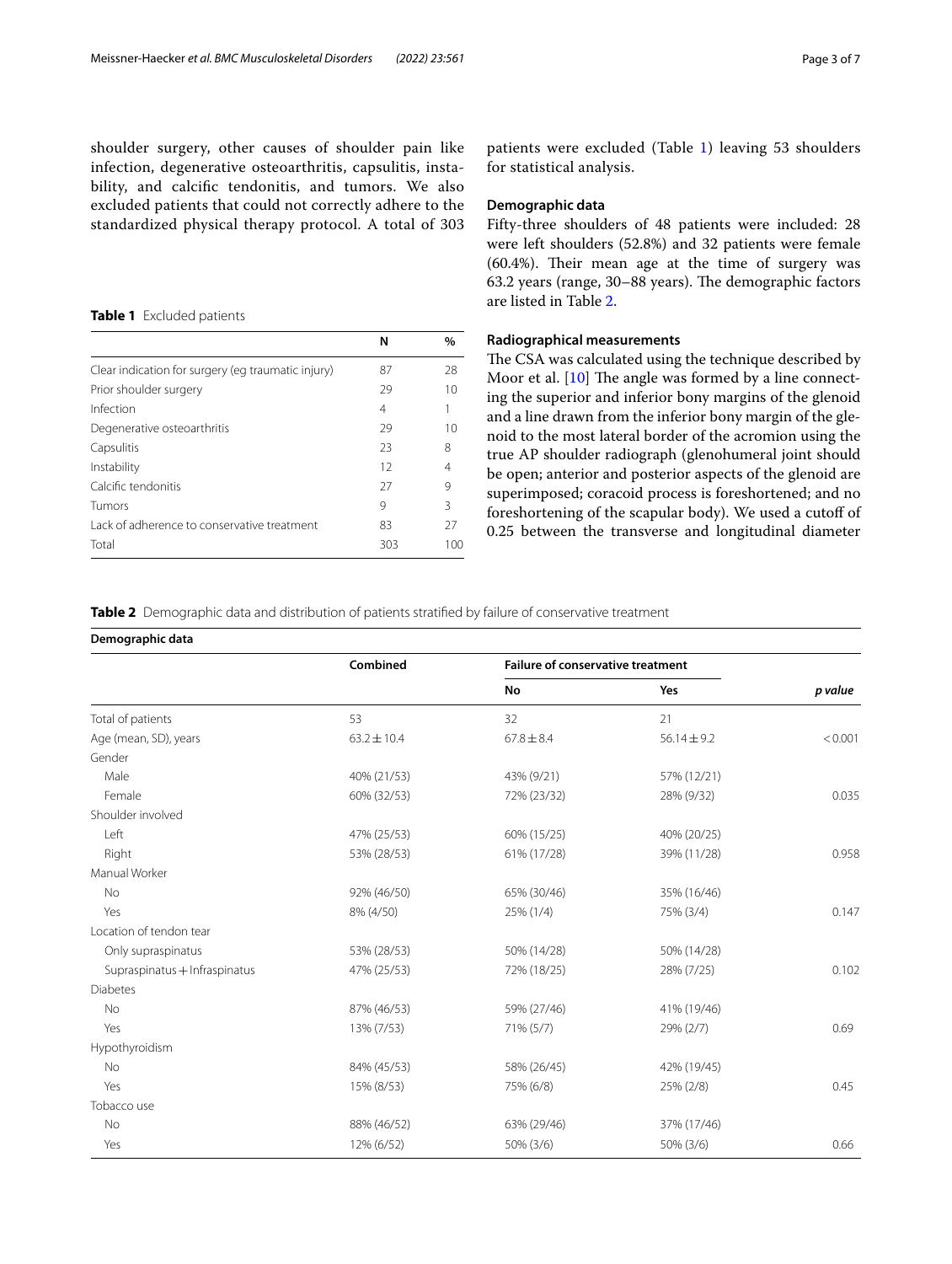of the glenoid to quantitively defne a true AP view as described by Hou et al. [[21\]](#page-5-16).

Five evaluators (three orthopedic surgery residents, one shoulder and elbow surgery fellow, and one shoulder and elbow surgeon with 10 years of experience) independently measured each patient CSA; the mean of the four measures was used as the fnal result. All radiographs were obtained using a digital imaging system. The images were viewed using the Impax Web3000 program (Agfa-Gevaert, Mortsel, Belgium), which is routinely used at our institution with backup from a radiologist.

#### **Statistical analysis**

The results are presented according to the type of variable and distribution: Continuous nonparametric data were described as median values and range, continuous parametric data were described as mean and standard deviation, and categorical variables were expressed as percentages. A univariate analysis was performed to fnd statistically signifcant diferences (*p-value* less than 0.05) according to the dependent variable "Failure of conservative treatment" was defned as "indication of surgery within one year of the diagnostic image". In this analysis, normal distribution was verifed with the Shapiro–Wilk test. In those variables with normal distribution, an unpaired t-test with Welch's correction was used. The non-parametric Mann–Whitney U test was used in variables without a normal distribution. Fisher's exact test was used to compare contingency tables.

In addition, three multivariate analysis was performed for the binary dependent variable "failure of conservative treatment" using logistic regression (LR) to adjust for possible covariances: LR1 included the independent variables "CSA", "Age", "Gender", and "Tobacco use"; LR2 included the independent variables "CSA", "Age", "Gender", and "Manual worker"; and LR3 included the independent variables "CSA", "Age", "Gender", and "Location of tendon tear". Statistical analysis was performed using STATA software (version BE 17; StataCorp, College Station, TX, USA).

## **Results**

Of the 53 shoulders, 21 required surgery within one year of the diagnostic image and therefore were classifed as failure of conservative treatment (39.6%). We measured a median CSA of 35.5 in the 53 shoulders, and there were no diferences between patients who failed conservative treatment (median 35.5, range 29 to 48.2) and those who succeeded (median 35.45, range 30.2 to 40.3), *p*=0.978 (post-hoc statistical power between 88.8 – 69.7%).

In relation to demographic and general parameters, we found that age was lower in patients who failed conservative treatment  $(56.14 \pm 9.2, \text{ vs } 67.8 \pm 8.4, \text{ } p\text{-value} < 0.001);$ 

that genre was also associated with failure of conservative treatment (57% of male patients required surgery, vs 28% of female patients,  $p=0.035$ ). Shoulder involvement, extension to the tear to the infraspinatus, manual working, tobacco use, diabetes, and hypothyroidism were not associated with failure of conservative treatment (Table [2\)](#page-2-1). Multivariate analysis confrmed the association between age and gender in all settings. CSA was not associated with changes in failure of conservative management in any analysis.

## **Discussion**

In our study, we could not fnd an association between the magnitude of the CSA and the failure of conservative treatment in atraumatic full thickness rotator cuf tears, but instead we found that a lower age and male sex both could predict failure of conservative treatment. Our results difer from those presented by Dunn et al. [[6\]](#page-5-5) who found an association between tobacco use and failure of conservative treatment in AFTRCT, but failed to demonstrate an association between age and sex.

AFTRCT are lesions frequently seen in people over 60 years old, but it is still unclear what the best treatment option is for such injuries. However, more than 85% of these patients will have improved symptoms with physical therapy.

Acromial morphology has long been associated with rotator cuff disease. Initially, impingement syndrome was described as a causative factor to bursal side rotator cuff tear as proposed by Bigliani and Neer [[22](#page-5-17), [23\]](#page-5-18). This hypothesis postulated that the anterolateral narrowing of the supraspinatus outlet due to changes in acromial morphology creates an abrading efect on the rotator cuf leading to a subsequent tear. However, several authors concluded that acquired changes within the acromion and coracoacromial ligament impact rotator cuff disorders rather than cause the disorders [[24–](#page-5-19)[27](#page-5-20)]. Finally, randomized clinical trials [[28](#page-5-21)] and a meta-analysis [[29](#page-5-22)] demonstrated no diference in outcome and failure rate between repairs regardless of whether an anterolateral acromioplasty was performed.

Nyfeler et al. [\[8\]](#page-5-7) proposed a theory based on the lateral extension of the acromion and the resulting vertical force of the acromion during abduction; increased strain or shear force was needed to stabilize the humeral head by the supraspinatus. The authors found an association between a large lateral extension of the acromion and symptomatic rotator cuff tears. A superior glenoid orientation also accounts for this phenomena, and its association with rotator cuff tears has also been demonstrated [[30–](#page-5-23)[32\]](#page-5-24).

Moor et al. [\[10](#page-5-9)] developed the CSA to consider both components in a single angle. In their milestone paper,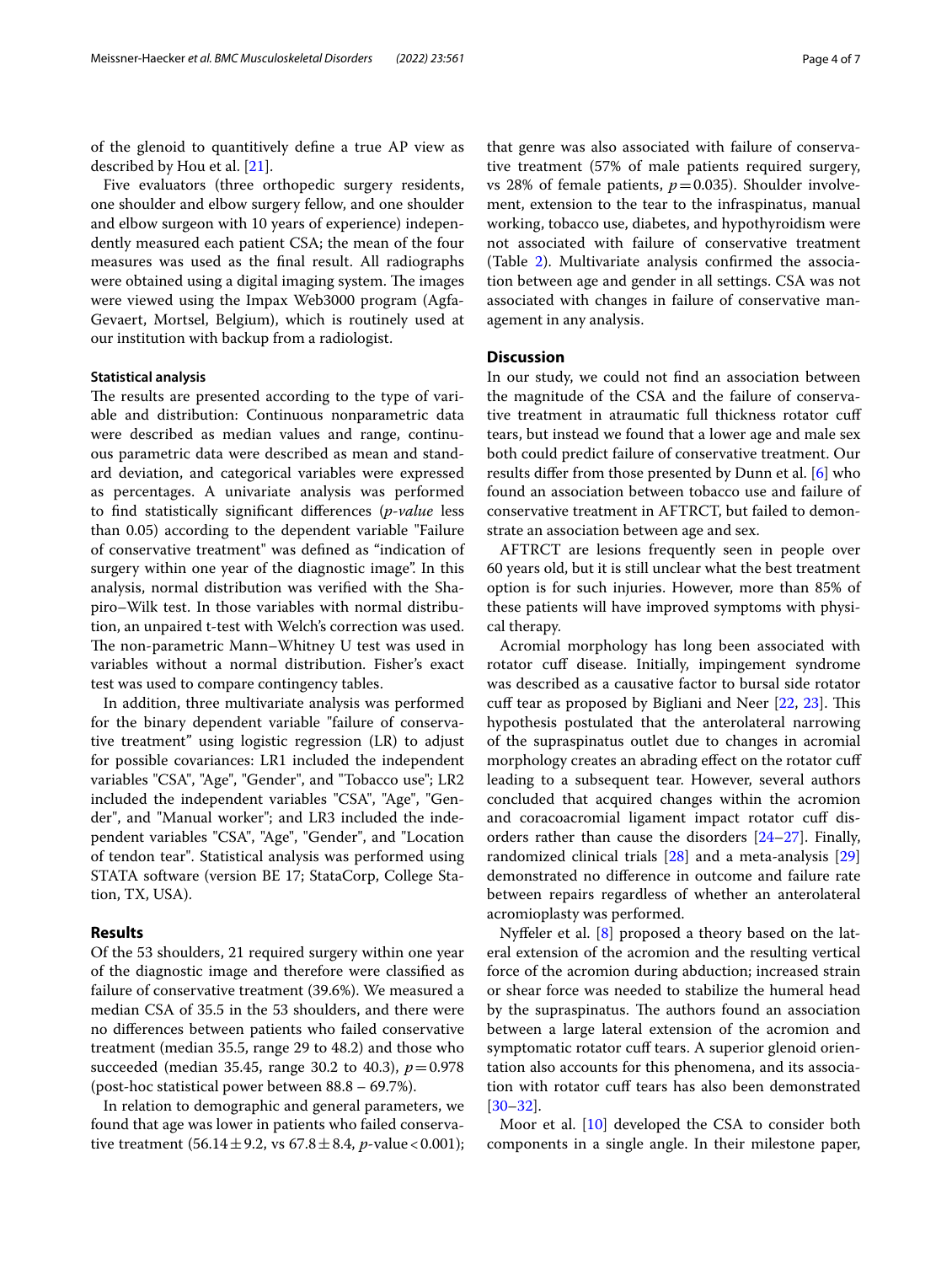this group reported a larger CSA (38º vs 31º) in patients with degenerative rotator cuff tears compared with controls and postulated that CSA may be a risk factor for developing degenerative rotator cuf tears. Several authors have accounted for this relationship [[13,](#page-5-12) [33](#page-5-25)[–37\]](#page-6-0).

Biomechanical models have demonstrated the mechanistic basis of the pathology of rotator cuf tears underlying the scapular anatomical diferences. Gerber et al. [[11\]](#page-5-10) used a simplified robotic model to document that a greater CSA increased shear forces (decreased compressive forces) at the glenohumeral joint requiring an 35% additional force of the supraspinatus to achieve stability at relatively low angles of thoraco-humeral abduction (40º). In a 3D Finite element model, Viehöfer et al. [[12](#page-5-11)] demonstrated that a higher CSA has a substantial efect on the middle deltoid wrapping and force of action leading to a higher shear and smaller joint compression force during active abduction. Those studies suggested that a smaller CSA requires a lower rotator cuff force to provide glenohumeral stability during active elevation.

Furthermore, it is possible that an individual with a rotator cuff tear and a smaller CSA would be more prone to compensate this instability with other co-contracting muscles and have a favorable outcome; in other scenarios, a patient with a higher CSA would be more difficult to compensate and stabilize the shear forces of the deltoid with the other co-contracting muscles. However, this hypothesis has not been confrmed here.

#### **Our study has several limitations**

First, it is a retrospective study of patients at a single tertiary care university hospital and its network. Due to our strict inclusion criteria, we had to exclude most patients initially selected. Moreover, we studied only patients with posterosuperior tears (tear of the supraspinatus extending or not to the infraspinatus). Patients with subscapularis tears were excluded. As a result, we only included 53 patients in our fnal analysis, and this could lead to selection bias in favor of patients with failure of conservative treatment, and this could explain why we observed a smaller proportion of patient who responded to conservative treatment compared to previous studies.

Second, our sample size was small, and the post hoc analysis we observed a power of only 20%.

Third, it is known that the treatment decision in AFTRCT is multifactorial and involves factors such as the patient's lifestyle, expectations, degree of pain and dysfunction, clinical fndings (eg range of motion, pseudoparalysis, weakness) and structural fndings tear (size, retraction, degree of glenohumeral osteoarthritis).

Taking this into account, trying to predict the failure of conservative treatment in this pathology using a single structural factor such as CSA could be simplistic.

For this reason, also taking into account our low sample size the low quality of evidence provided by a retrospective study, we believe that studies with higher quality of evidence and involving more factors are required to more holistically determine the factors associated with failure of conservative treatment in AFTRCT. We hope that our work can be used as a basis for future studies on this subject, as maybe with the same method and more sample size a better conclusion could be made. We also summarized previous literature on the subject.

#### **Conclusions**

It is still unclear if CSA does predict failure of conservative treatment. A lower age and male gender both could predicted failure of conservative treatment in AFTRCT. Further research is needed to better address this subject.

#### **Abbreviations**

AFTRCT: Atraumatic full thickness rotator cuff tears; MR: Magnetic resonance; US: Ultrasound; AP: Anteroposterior; CSA: Critical shoulder angle.

#### **Acknowledgements**

Unidad de Investigación de Traumatología Pontifcia Universidad Católica de Chile

#### **Authors' contributions**

A.M: collection of data, confection of database, manuscript writing.- J.C: statistical analysis, manuscript writing A.V: data collection B.D: data collection A.T: data collection R.D: manuscript editing C.C: manuscript editing F.S: manuscript editing R.L: collection of data, manuscript writing, manuscript edition."The author(s) read and approved the fnal manuscript."

#### **Funding**

No funding was required in this study.

## **Availability of data and materials**

The datasets used and/or analyzed during the current study are available from the corresponding author on reasonable request.

#### **Declarations**

#### **Ethics approval and consent to participate**

This study was approved by the ethics committee of Pontifcia Universidad Católica de Chile, ID Nr 201102002 (certifcate included in related fles), in accordance with the latest version of the Helsinki Statement. No informed consent was used in this publication. A informed consent waiver was used instead since all data was encrypted and anonymized, following the quidelines of the ethics committee of Pontifcia Universidad Católica de Chile.

#### **Consent for publication**

Not applicable.

#### **Competing interests**

The authors declare that they have no competing interests.

#### **Author details**

<sup>1</sup> Department of Orthopaedic Surgery, School of Medicine, Pontificia Universidad Catolica de Chile, Santiago, Chile. <sup>2</sup>Instituto Traumatológico, Santiago, Chile. <sup>3</sup> Hospital Van Buren, Valparaiso, Chile. <sup>4</sup> Hospital Dr. Sotero del Rio, Santiago, Chile. <sup>5</sup> Hospital La Florida, Santiago, Chile.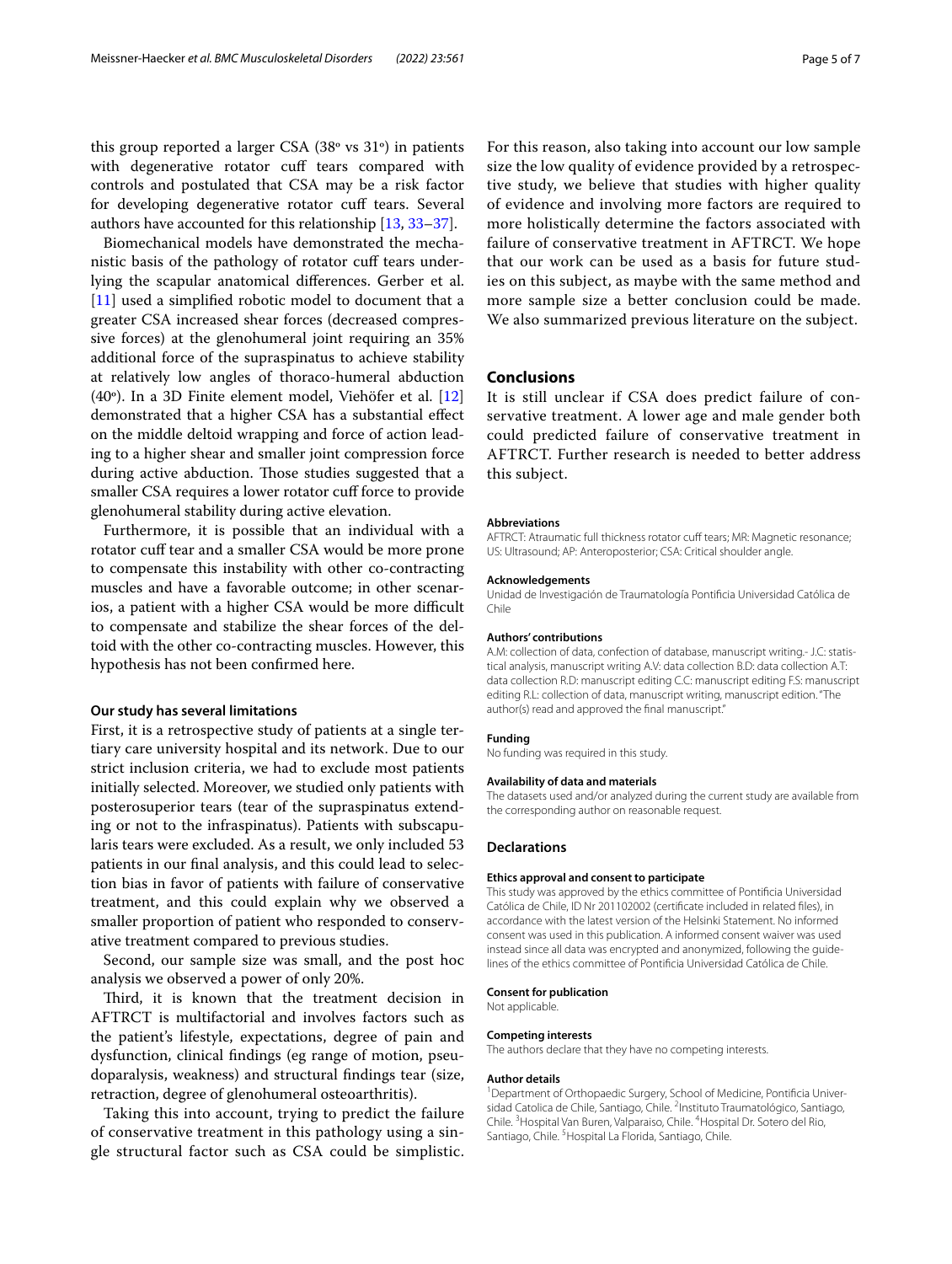Received: 1 September 2021 Accepted: 24 May 2022

#### **References**

- <span id="page-5-0"></span>Reilly P, Macleod I, Macfarlane R, Windley J, Emery RJH. Dead men and radiologists don't lie: a review of cadaver and radiologic studies of rotator cuff tear prevalence. Ann R Coll Surg Engl. 2006;88:116-21. [https://](https://doi.org/10.1308/003588406X94968) [doi.org/10.1308/003588406X94968](https://doi.org/10.1308/003588406X94968) [PubMed: 16551396].
- <span id="page-5-1"></span>2. Dunn WR, Schackman BR, Walsh C, Lyman S, Jones EC, Warren RF, et al. Variation in orthopaedic surgeons' perceptions about the indications for rotator cuff surgery. J Bone Joint Surg Am. 2005;87:1978-84.
- <span id="page-5-2"></span>3. Ainsworth R, Lewis JS. Exercise therapy for the conservative management of full thickness tears of the rotator cuff: a systematic review. Br J Sports Med. 2007;41(4):200–10. [https://doi.org/10.1136/bjsm.2006.](https://doi.org/10.1136/bjsm.2006.032524) [032524](https://doi.org/10.1136/bjsm.2006.032524).
- <span id="page-5-3"></span>4. Kuhn JE. Exercise in the treatment of rotator cuff impingement: a systematic review and a synthesized evidence-based rehabilitation protocol. J Shoulder Elbow Surg. 2009;18(1):138–60. [https://doi.org/10.](https://doi.org/10.1016/j.jse.2008.06.004) [1016/j.jse.2008.06.004](https://doi.org/10.1016/j.jse.2008.06.004)
- <span id="page-5-4"></span>5. Kuhn, John E et al. "Effectiveness of physical therapy in treating atraumatic full-thickness rotator cuff tears: a multicenter prospective cohort study."J Shoulder Elbow Surg. vol. 22,10 (2013): 1371–9. doi:[https://doi.](https://doi.org/10.1016/j.jse.2013.01.026) [org/10.1016/j.jse.2013.01.026](https://doi.org/10.1016/j.jse.2013.01.026)
- <span id="page-5-5"></span>6. Dunn WR, Kuhn JE, Sanders R, An Q, Baumgarten KM, Bishop JY, Brophy RH, Carey JL, Harrell F, Holloway BG, Jones GL, Ma CB, Marx RG, McCarty EC, Poddar SK, Smith MV, Spencer EE, Vidal AF, Wolf BR, Wright RW; MOON Shoulder Group. 2013 Neer Award: predictors of failure of nonoperative treatment of chronic, symptomatic, full-thickness rotator cuf tears. J Shoulder Elbow Surg. 2016 Aug;25(8):1303–11. doi: [https://](https://doi.org/10.1016/j.jse.2016.04.030) [doi.org/10.1016/j.jse.2016.04.030](https://doi.org/10.1016/j.jse.2016.04.030). PMID: 27422460.
- <span id="page-5-6"></span>7. Neer CS. Impingement lesions. Clin Orthop Relat Res. 1983;173:70–7.
- <span id="page-5-7"></span>8. Nyffeler RW, Werner CM, Sukthankar A, Schmid MR, Gerber C. Association of a large lateral extension of the acromion with rotator cuff tears. J Bone Joint Surg [Am] 2006;88-A:800–805.
- <span id="page-5-8"></span>9. Inman VT, Saunders JB, Abbott LC. Observation on the function of the shoulder joint. J Bone Joint Surg [Am] 1944;26-A:1–30.
- <span id="page-5-9"></span>10. Moor BK, Bouaicha S, Rothenfuh DA, Sukthankar A, Gerber C. Is there an association between the individual anatomy of the scapula and the development of rotator cuff tears or osteo- arthritis of the glenohumeral joint? A radiological study of the critical shoulder angle. Bone Joint J 2013, 95-B:935–941
- <span id="page-5-10"></span>11. Gerber C, Snedeker JG, Baumgartner D, Viehöfer AF. Supraspinatus tendon load during abduction is dependent on the size of the critical shoulder angle: A biomechanical analysis. J Orthop Res. 2014;32(7):952–7. [https://doi.org/10.1002/jor.22621.](https://doi.org/10.1002/jor.22621)
- <span id="page-5-11"></span>12. Viehöfer AF, Gerber C, Favre P, Bachmann E, Snedeker JG. A larger critical shoulder angle requires more rotator cuff activity to preserve joint stability. J Orthop Res. 2016;34(6):961–8. [https://doi.org/10.1002/jor.](https://doi.org/10.1002/jor.23104) [23104](https://doi.org/10.1002/jor.23104) Epub 2015 Dec 29 PMID: 26572231.
- <span id="page-5-12"></span>13. Spiegl UJ, Horan MP, Smith SW, Ho CP, Millett PJ. The critical shoulder angle is associated with rotator cuff tears and shoulder osteoarthritis and is better assessed with radiographs over MRI. Knee Surg Sports Traumatol Arthrosc. 2016;24(7):2244–51. [https://doi.org/10.1007/](https://doi.org/10.1007/s00167-015-3587-7) [s00167-015-3587-7](https://doi.org/10.1007/s00167-015-3587-7) Epub 2015 Mar 29 PMID: 25820655.
- 14. Lin CL, Chen YW, Lin LF, Chen CP, Liou TH, Huang SW. Accuracy of the Critical Shoulder Angle for Predicting Rotator Cuff Tears in Patients with Nontraumatic Shoulder Pain. Orthop J Sports Med. 2020;8(5):2325967120918995. Published 2020 May 15. doi[:https://doi.](https://doi.org/10.1177/2325967120918995) [org/10.1177/2325967120918995](https://doi.org/10.1177/2325967120918995)
- 15. Docter S, Khan M, Ekhtiari S, et al. The relationship between the critical shoulder angle and the incidence of chronic, full-thickness rotator cuff tears and outcomes after rotator cuff repair: a systematic review. Arthroscopy. 2019;35(3135–3143): e3134.
- 16. Pandey V, Vijayan D, Tapashetti S, et al. Does scapular morphology afect the integrity of the rotator cuf? J Shoulder Elbow Surg. 2016;25:413–21.
- <span id="page-5-13"></span>17. Shinagawa K, Hatta T, Yamamoto N, et al. Critical shoulder angle in an East Asian population: Correlation to the incidence of rotator

cuff tear and glenohumeral osteoarthritis. J Shoulder Elbow Surg. 2018;27:1602–6.

- <span id="page-5-14"></span>18. Li H, Chen Y, Chen J, Hua Y, Chen S. Large critical shoulder angle has higher risk of tendon retear after arthroscopic rotator cuff repair. Am J Sports Med. 2018;46(8):1892–900. [https://doi.org/10.1177/0363546518](https://doi.org/10.1177/0363546518767634) [767634](https://doi.org/10.1177/0363546518767634) Epub 2018 May 3 PMID: 29723034.
- 19. Opsomer GJ, Verstuyft L, Muermans S. Long-term follow-up of patients with a high critical shoulder angle and acromion index: is there an increased retear risk after arthroscopic supraspinatus tendon repair? JSES Int. 2020;4(4):882–7. [https://doi.org/10.1016/j.jseint.2020.07.010.](https://doi.org/10.1016/j.jseint.2020.07.010.PMID:33345229;PMCID:PMC7738603) [PMID:33345229;PMCID:PMC7738603.](https://doi.org/10.1016/j.jseint.2020.07.010.PMID:33345229;PMCID:PMC7738603)
- <span id="page-5-15"></span>20. Franceschetti E, Giovannetti de Sanctis E, Palumbo A, Ranieri R, Casti P, Mencattini A, Maffulli N, Franceschi F. Lateral acromioplasty has a positive impact on rotator cuff repair in patients with a critical shoulder angle greater than 35 degrees. J Clin Med. 2020 Dec 5;9(12):3950. doi: [https://doi.org/10.3390/jcm9123950.](https://doi.org/10.3390/jcm9123950) PMID: 33291482; PMCID: PMC7762128.
- <span id="page-5-16"></span>21. Hou J, Li F, Zhang X, Zhang Y, Yang Y, Tang Y, Yang R. The ratio of the transverse to longitudinal diameter of the glenoid projection is of good predictive value for defning the reliability of critical shoulder angle in nonstandard anteroposterior radiographs. Arthroscopy. 2021;37(2):438–46. <https://doi.org/10.1016/j.arthro.2020.08.036>.
- <span id="page-5-17"></span>22. Bigliani LU, Morrison DS, April EW. The morphology of the acromion and its relationship to rotator cuff tears. Orthop Trans. 1986;10:228.
- <span id="page-5-18"></span>23. Neer CS 2nd. Anterior acromioplasty for the chronic impingement syndrome in the shoulder: a preliminary report. J Bone Joint Surg Am. 1972;54(1):41–50.
- <span id="page-5-19"></span>24. Nicholson GP, Goodman DA, Flatow EL, Bigliani LU. The acromion: morphologic condition and age-related changes. A study of 420 scapulas. J Shoulder Elbow Surg. 1996;5(1):1–11.
- 25. Ozaki J, Fujimoto S, Nakagawa Y, Masuhara K, Tamai S. Tears of the rotator cuff of the shoulder associated with pathological changes in the acromion. A study in cadavera. J Bone Joint Surg Am. 1988;70(8):1224–30.
- 26. Shah NN, Bayliss NC, Malcolm A. Shape of the acromion: congenital or acquired—a macroscopic, radiographic, and microscopic study of acromion. J Shoulder Elbow Surg. 2001;10(4):309–16.
- <span id="page-5-20"></span>27. Wang JC, Shapiro MS. Changes in acromial morphology with age. J Shoulder Elbow Surg. 1997;6(1):55–9.
- <span id="page-5-21"></span>28. Ketola S, Lehtinen JT, Arnala I. Arthroscopic decompression not recommended in the treatment of rotator cuf tendinopathy: a fnal review of a randomised controlled trial at a minimum follow-up of ten years. Bone Joint J. 2017;99-B(6):799–805.
- <span id="page-5-22"></span>29. Chahal J, Mall N, MacDonald PB, Van Thiel G, Cole BJ, Romeo AA, Verma NN. The role of subacromial decompression in patients undergoing arthroscopic repair of full-thickness tears of the rotator cuff: a systematic review and meta-analysis. Arthroscopy. 2012;28(5):720–7 Epub 2012 Feb 2.
- <span id="page-5-23"></span>30. Hughes RE, Bryant CR, Hall JM, Wening J, Huston LJ, Kuhn JE, Carpenter JE, Blasier RB. Glenoid inclination is associated with full-thickness rotator cuff tears. Clin Orthop Relat Res. 2003;407:86-91.
- 31. Tetreault P, Krueger A, Zurakowski D, Gerber C. Glenoid version and rotator cuff tears. J Orthop Res. 2004;22(1):202-7.
- <span id="page-5-24"></span>32. Wong AS, Gallo L, Kuhn JE, Carpenter JE, Hughes RE. The effect of glenoid inclination on superior humeral head migration. J Shoulder Elbow Surg. 2003;12(4):360–4.
- <span id="page-5-25"></span>33. Cherchi L, Ciornohac JF, Godet J, Clavert P, Kempf JF. Critical shoulder angle: measurement reproducibility and correlation with rotator cuf tendon tears. Orthop Traumatol Surg Res. 2016;102(5):559–62 Epub 2016 May 26.
- 34. Miswan MF, Saman MS, Hui TS, Al-Fayyadh MZ, Ali MR, Min NW. Correlation between anatomy of the scapula and the incidence of rotator cuf tear and glenohumeral osteoarthritis via radiological study. J Orthop Surg (Hong Kong). 2017;25(1):2309499017690317.
- 35. Balke M, Liem D, Greshake O, Hoeher J, Bouillon B, Banerjee M. Differences in acromial morphology of shoulders in patients with degenerative and traumatic supraspinatus tendon tears. Knee Surg Sports Traumatol Arthrosc. 2016;24(7):2200–5 Epub 2014 Dec 30.
- 36. Blonna D, Giani A, Bellato E, Mattei L, Calo ́ M, Rossi R, Castoldi F. Predominance of the critical shoulder angle in the pathogenesis of